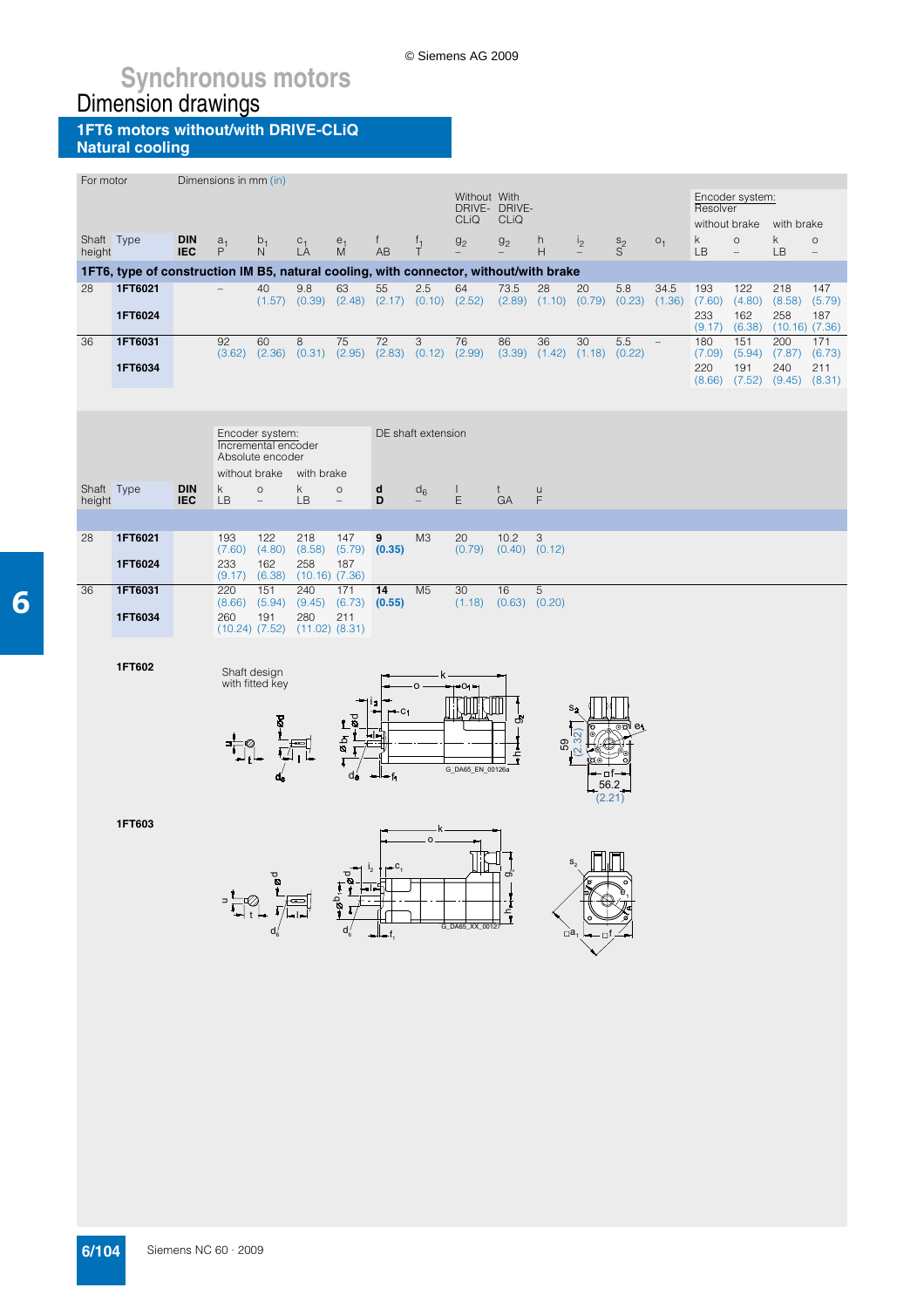#### **1FT6 motors without/with DRIVE-CLiQ Natural cooling**

| For motor            |                                                                                       |                          | Dimensions in mm (in) |                                         |                                                                |                                    |                        |                    |                                                                                           |                 |                                     |                |                 |                 |                           |                              |                                                                 |                                     |
|----------------------|---------------------------------------------------------------------------------------|--------------------------|-----------------------|-----------------------------------------|----------------------------------------------------------------|------------------------------------|------------------------|--------------------|-------------------------------------------------------------------------------------------|-----------------|-------------------------------------|----------------|-----------------|-----------------|---------------------------|------------------------------|-----------------------------------------------------------------|-------------------------------------|
|                      |                                                                                       |                          |                       |                                         |                                                                |                                    |                        |                    | Without With<br>DRIVE- DRIVE-                                                             |                 |                                     |                |                 |                 | Resolver                  | Encoder system:              |                                                                 |                                     |
|                      |                                                                                       |                          |                       |                                         |                                                                |                                    |                        |                    | <b>CLIQ</b>                                                                               | CLIQ            |                                     |                |                 |                 | without brake             |                              | with brake                                                      |                                     |
| Shaft Type<br>height |                                                                                       | <b>DIN</b><br><b>IEC</b> | $\overset{a_1}{P}$    | $\frac{b_1}{N}$                         | $C_1$<br>LA                                                    | $\stackrel{e_1}{M}$                | f<br>AB                | $\frac{f_1}{T}$    | g <sub>2</sub>                                                                            | g <sub>2</sub>  | h<br>H                              | i <sub>2</sub> | $S^{2^{1}}_{2}$ | $S^{2^{2}}_{S}$ | k<br>LB                   | $\circ$<br>$\qquad \qquad -$ | $\mathsf k$<br>LB                                               | $\circ$<br>$\overline{\phantom{a}}$ |
|                      | 1FT6, type of construction IM B5, natural cooling, with connector, without/with brake |                          |                       |                                         |                                                                |                                    |                        |                    |                                                                                           |                 |                                     |                |                 |                 |                           |                              |                                                                 |                                     |
| 48                   | 1FT6041                                                                               |                          | 120                   | 80                                      | 10                                                             | 100                                | 96                     | 3                  | 80                                                                                        | 90              | 48                                  | 40             | $\overline{7}$  | M <sub>6</sub>  | 185                       | 159                          | 220                                                             | 194                                 |
|                      | 1FT6044                                                                               |                          |                       |                                         |                                                                |                                    |                        |                    | $(4.72)$ $(3.15)$ $(0.39)$ $(3.94)$ $(3.78)$ $(0.12)$ $(3.15)$ $(3.54)$ $(1.89)$ $(1.57)$ |                 |                                     |                | (0.28)          |                 | (7.28)<br>235<br>(9.25)   | (6.26)<br>209<br>(8.23)      | (8.66)<br>270                                                   | (7.64)<br>244<br>$(10.63)$ $(9.61)$ |
| 63                   | 1FT6061                                                                               |                          | 146                   | 110                                     | 10                                                             | 130                                | 116                    | 3.5                | 90                                                                                        | 100             | 58                                  | 50             | $\hbox{9}$      | M <sub>8</sub>  | 194                       | 172                          | 224                                                             | 202                                 |
|                      | 1FT6062                                                                               |                          |                       |                                         | $(5.75)$ $(4.33)$ $(0.39)$ $(5.12)$ $(4.57)$ $(0.14)$ $(3.54)$ |                                    |                        |                    |                                                                                           |                 | $(3.94)$ $(2.28)$ $(1.97)$ $(0.35)$ |                |                 |                 | 219                       | 197<br>$(8.62)$ $(7.76)$     | $(7.64)$ $(6.77)$ $(8.82)$ $(7.95)$<br>249<br>$(9.80)$ $(8.94)$ | 227                                 |
|                      | 1FT6064                                                                               |                          |                       |                                         |                                                                |                                    |                        |                    |                                                                                           |                 |                                     |                |                 |                 | 269<br>$(10.59)$ $(9.72)$ | 247                          | 299                                                             | 277<br>$(11.77)$ $(10.91)$          |
|                      |                                                                                       |                          |                       |                                         |                                                                |                                    |                        |                    |                                                                                           |                 |                                     |                |                 |                 |                           |                              |                                                                 |                                     |
|                      |                                                                                       |                          |                       | Encoder system:                         |                                                                |                                    |                        | DE shaft extension |                                                                                           |                 |                                     |                |                 |                 |                           |                              |                                                                 |                                     |
|                      |                                                                                       |                          |                       | Incremental encoder<br>Absolute encoder |                                                                |                                    |                        |                    |                                                                                           |                 |                                     |                |                 |                 |                           |                              |                                                                 |                                     |
| Shaft Type           |                                                                                       | <b>DIN</b>               | k.                    | $\circ$                                 | without brake with brake<br>k                                  | $\circ$                            |                        |                    |                                                                                           |                 |                                     |                |                 |                 |                           |                              |                                                                 |                                     |
| height               |                                                                                       | <b>IEC</b>               | <b>LB</b>             | $\overline{\phantom{a}}$                | <b>LB</b>                                                      | $\overline{\phantom{0}}$           | d<br>D                 | $d_6$              | $\color{red} \blacklozenge$<br>Ε                                                          | t<br>GA         | $\sf u$<br>F                        |                |                 |                 |                           |                              |                                                                 |                                     |
|                      |                                                                                       |                          |                       |                                         |                                                                |                                    |                        |                    |                                                                                           |                 |                                     |                |                 |                 |                           |                              |                                                                 |                                     |
| 48                   | 1FT6041                                                                               |                          | 228<br>(8.98)         | 157<br>(6.18)                           | 263                                                            | 192<br>$(10.35)$ $(7.56)$ $(0.75)$ | 19                     | M <sub>6</sub>     | 40<br>(1.57)                                                                              | 21.5            | $\,6$<br>$(0.85)$ $(0.24)$          |                |                 |                 |                           |                              |                                                                 |                                     |
|                      | 1FT6044                                                                               |                          | 278                   | 207<br>$(10.94)$ $(8.15)$               | 313<br>$(12.32)$ $(9.53)$                                      | 242                                |                        |                    |                                                                                           |                 |                                     |                |                 |                 |                           |                              |                                                                 |                                     |
| 63                   | 1FT6061                                                                               |                          | 228<br>(8.98)         | 172<br>(6.77)                           | 258                                                            | 202<br>$(10.16)$ $(7.95)$ $(0.94)$ | 24                     | M <sub>8</sub>     | 50<br>$(1.97)$ $(1.06)$ $(0.31)$                                                          | $\overline{27}$ | 8                                   |                |                 |                 |                           |                              |                                                                 |                                     |
|                      | 1FT6062                                                                               |                          | 253<br>(9.96)         | 197<br>(7.76)                           | 283<br>$(11.14)$ $(8.94)$                                      | 227                                |                        |                    |                                                                                           |                 |                                     |                |                 |                 |                           |                              |                                                                 |                                     |
|                      | 1FT6064                                                                               |                          | 303                   | 247                                     | 333                                                            | 277                                |                        |                    |                                                                                           |                 |                                     |                |                 |                 |                           |                              |                                                                 |                                     |
|                      |                                                                                       |                          |                       |                                         | $(11.93)$ $(9.72)$ $(13.11)$ $(10.91)$                         |                                    |                        |                    |                                                                                           |                 |                                     |                |                 |                 |                           |                              |                                                                 |                                     |
|                      | 1FT604                                                                                |                          |                       | Shaft design                            |                                                                |                                    |                        |                    |                                                                                           |                 |                                     |                |                 |                 |                           |                              |                                                                 |                                     |
|                      | 1FT606                                                                                |                          |                       | with fitted key                         |                                                                |                                    | – C,<br>I <sub>2</sub> | o                  |                                                                                           |                 |                                     | $S_{\alpha}$   |                 |                 |                           |                              |                                                                 |                                     |
|                      |                                                                                       |                          |                       |                                         |                                                                |                                    |                        |                    |                                                                                           | တဲ              |                                     |                |                 |                 |                           |                              |                                                                 |                                     |
|                      |                                                                                       |                          |                       |                                         |                                                                | $-2b$                              |                        |                    |                                                                                           | $\frac{1}{1}$   |                                     |                |                 |                 |                           |                              |                                                                 |                                     |
|                      |                                                                                       |                          |                       |                                         |                                                                |                                    | —l— f,                 |                    | G_DA65_XX_00128                                                                           |                 |                                     | $\Box$ a<br>٠Π |                 |                 |                           |                              |                                                                 |                                     |
|                      |                                                                                       |                          |                       |                                         |                                                                |                                    |                        |                    |                                                                                           |                 |                                     |                |                 |                 |                           |                              |                                                                 |                                     |
|                      |                                                                                       |                          |                       |                                         |                                                                |                                    |                        |                    |                                                                                           |                 |                                     |                |                 |                 |                           |                              |                                                                 |                                     |
|                      |                                                                                       |                          |                       |                                         |                                                                |                                    |                        |                    |                                                                                           |                 |                                     |                |                 |                 |                           |                              |                                                                 |                                     |
|                      |                                                                                       |                          |                       |                                         |                                                                |                                    |                        |                    |                                                                                           |                 |                                     |                |                 |                 |                           |                              |                                                                 |                                     |
|                      |                                                                                       |                          |                       |                                         |                                                                |                                    |                        |                    |                                                                                           |                 |                                     |                |                 |                 |                           |                              |                                                                 |                                     |
|                      |                                                                                       |                          |                       |                                         |                                                                |                                    |                        |                    |                                                                                           |                 |                                     |                |                 |                 |                           |                              |                                                                 |                                     |
|                      |                                                                                       |                          |                       |                                         |                                                                |                                    |                        |                    |                                                                                           |                 |                                     |                |                 |                 |                           |                              |                                                                 |                                     |
|                      |                                                                                       |                          |                       |                                         |                                                                |                                    |                        |                    |                                                                                           |                 |                                     |                |                 |                 |                           |                              |                                                                 |                                     |
|                      |                                                                                       |                          |                       |                                         |                                                                |                                    |                        |                    |                                                                                           |                 |                                     |                |                 |                 |                           |                              |                                                                 |                                     |
|                      |                                                                                       |                          |                       |                                         |                                                                |                                    |                        |                    |                                                                                           |                 |                                     |                |                 |                 |                           |                              |                                                                 |                                     |
|                      |                                                                                       |                          |                       |                                         |                                                                |                                    |                        |                    |                                                                                           |                 |                                     |                |                 |                 |                           |                              |                                                                 |                                     |
|                      |                                                                                       |                          |                       |                                         |                                                                |                                    |                        |                    |                                                                                           |                 |                                     |                |                 |                 |                           |                              |                                                                 |                                     |
|                      |                                                                                       |                          |                       |                                         |                                                                |                                    |                        |                    |                                                                                           |                 |                                     |                |                 |                 |                           |                              |                                                                 |                                     |
|                      |                                                                                       |                          |                       |                                         |                                                                |                                    |                        |                    |                                                                                           |                 |                                     |                |                 |                 |                           |                              |                                                                 |                                     |

Siemens NC 60 · 2009 **6/105**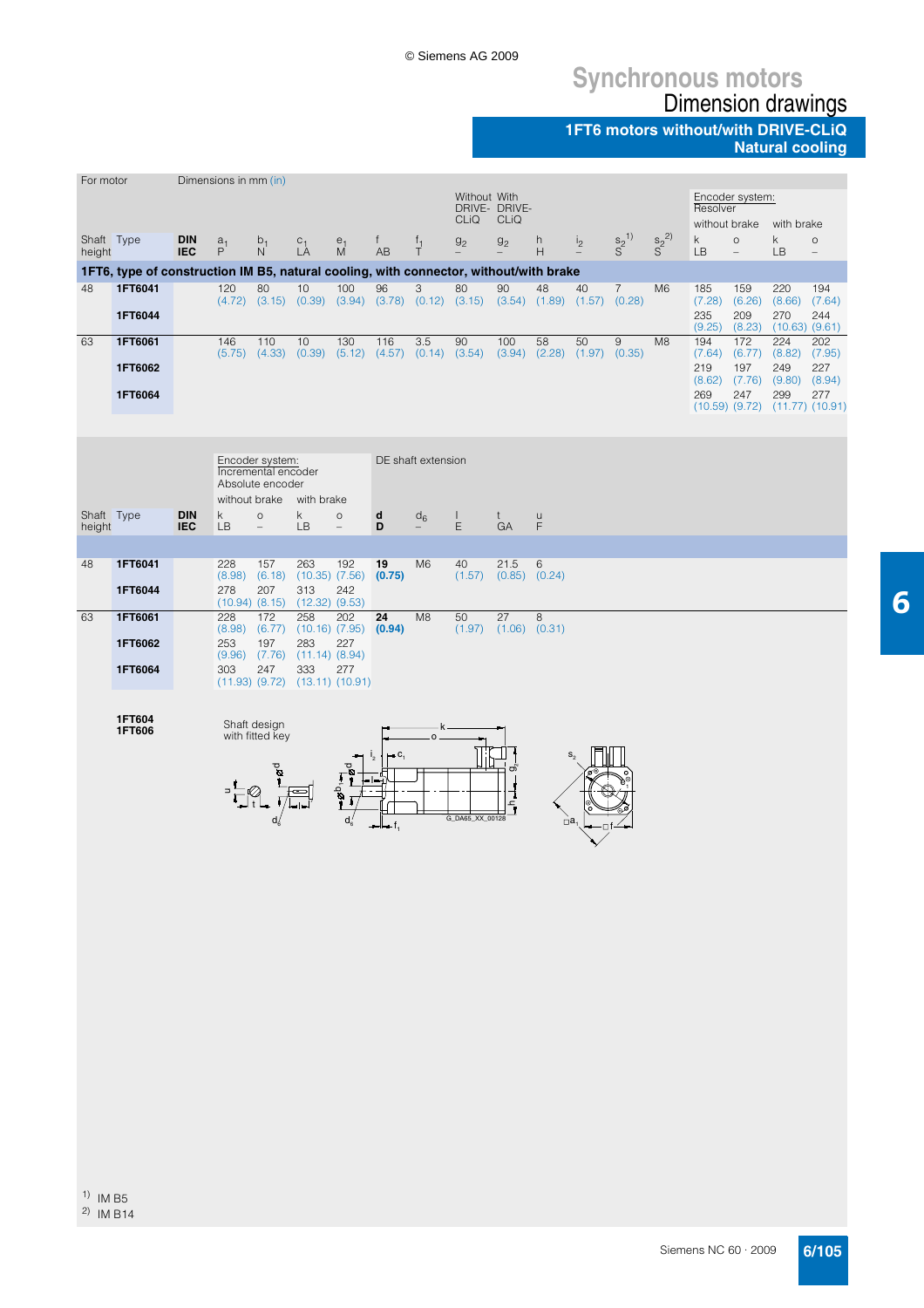**1FT6 motors without/with DRIVE-CLiQ Natural cooling**

| For motor            |                                                                                                              |                          | Dimensions in mm (in) |                          |                                              |                                                                                                  |         |                 |              |                            |                |                                 |                   |                |                          |                                     |                                               |                                     |  |
|----------------------|--------------------------------------------------------------------------------------------------------------|--------------------------|-----------------------|--------------------------|----------------------------------------------|--------------------------------------------------------------------------------------------------|---------|-----------------|--------------|----------------------------|----------------|---------------------------------|-------------------|----------------|--------------------------|-------------------------------------|-----------------------------------------------|-------------------------------------|--|
|                      |                                                                                                              |                          |                       |                          |                                              |                                                                                                  |         |                 |              |                            |                |                                 |                   |                | Resolver                 | Encoder system:                     |                                               |                                     |  |
|                      |                                                                                                              |                          |                       |                          |                                              |                                                                                                  |         |                 |              |                            |                |                                 |                   |                |                          |                                     | without brake with brake                      |                                     |  |
| Shaft Type<br>height |                                                                                                              | <b>DIN</b><br><b>IEC</b> | a <sub>1</sub><br>P   | $b_1$<br>N               | $C_1$<br>LA                                  | $\stackrel{e_1}{M}$                                                                              | f<br>AB | $\frac{f_1}{T}$ | $g_2$        | h<br>H                     | i <sub>2</sub> | $\frac{s_2}{s_1}$ <sup>1)</sup> | $\frac{s_2}{s^2}$ | O <sub>1</sub> | $\mathsf k$<br><b>LB</b> | $\circ$<br>$\overline{\phantom{a}}$ | k<br>LB                                       | $\circ$<br>$\overline{\phantom{a}}$ |  |
|                      | 1FT6, type of construction IM B5, natural cooling, with connector, without/with brake                        |                          |                       |                          |                                              |                                                                                                  |         |                 |              |                            |                |                                 |                   |                |                          |                                     |                                               |                                     |  |
| 80                   | 1FT6081                                                                                                      |                          | 194                   | 130                      | 12                                           | 165<br>$(7.64)$ $(5.12)$ $(0.47)$ $(6.50)$ $(6.10)$ $(0.14)$ $(5.02)$ $(3.05)$ $(2.28)$ $(0.43)$ | 155     | 3.5             | 127.5        | 77.5                       | 58             | 11                              | M10               | 76<br>(2.99)   | 221<br>(8.70)            | 113                                 | 248<br>$(4.45)$ $(9.76)$                      | 140<br>(5.51)                       |  |
|                      | 1FT6082                                                                                                      |                          |                       |                          |                                              |                                                                                                  |         |                 |              |                            |                |                                 |                   |                | 246<br>(9.69)            | 138                                 | 273<br>$(5.43)$ $(10.75)$ $(6.50)$            | 165                                 |  |
|                      | 1FT6084                                                                                                      |                          |                       |                          |                                              |                                                                                                  |         |                 |              |                            |                |                                 |                   |                | 296                      | 188                                 | 342<br>$(11.65)$ $(7.40)$ $(13.46)$ $(9.21)$  | 234                                 |  |
|                      | 1FT6086                                                                                                      |                          |                       |                          |                                              |                                                                                                  |         |                 |              |                            |                |                                 |                   |                | 346                      | 238                                 | 392<br>$(13.62)$ $(9.37)$ $(15.43)$ $(11.18)$ | 284                                 |  |
|                      |                                                                                                              |                          |                       |                          |                                              |                                                                                                  |         |                 |              |                            |                |                                 |                   |                |                          |                                     |                                               |                                     |  |
|                      |                                                                                                              |                          |                       |                          |                                              |                                                                                                  |         |                 |              |                            |                |                                 |                   |                |                          |                                     |                                               |                                     |  |
|                      |                                                                                                              |                          |                       |                          |                                              |                                                                                                  |         |                 |              |                            |                |                                 |                   |                |                          |                                     |                                               |                                     |  |
|                      | DE shaft extension<br>Encoder system:<br>Incremental encoder<br>Absolute encoder<br>without brake with brake |                          |                       |                          |                                              |                                                                                                  |         |                 |              |                            |                |                                 |                   |                |                          |                                     |                                               |                                     |  |
| Shaft Type           |                                                                                                              | <b>DIN</b>               | k.                    | $\circ$                  | k.                                           | $\circ$                                                                                          | d       | $d_6$           | $\mathbf{L}$ | $t$                        | u              |                                 |                   |                |                          |                                     |                                               |                                     |  |
| height               |                                                                                                              | <b>IEC</b>               | <b>LB</b>             | $\overline{\phantom{0}}$ | LB                                           | $\qquad \qquad -$                                                                                | D       |                 | E            | GA                         | F              |                                 |                   |                |                          |                                     |                                               |                                     |  |
| 80                   | 1FT6081                                                                                                      |                          | 221                   | 113                      | 248                                          | 140                                                                                              | 32      | M <sub>12</sub> | 58           | 35                         | 10             |                                 |                   |                |                          |                                     |                                               |                                     |  |
|                      |                                                                                                              |                          |                       |                          |                                              | $(8.70)$ $(4.45)$ $(9.76)$ $(5.51)$ $(1.26)$                                                     |         |                 |              | $(2.28)$ $(1.38)$ $(0.39)$ |                |                                 |                   |                |                          |                                     |                                               |                                     |  |
|                      | 1FT6082                                                                                                      |                          | 246                   | 138                      | 273<br>$(9.69)$ $(5.43)$ $(10.75)$ $(6.50)$  | 165                                                                                              |         |                 |              |                            |                |                                 |                   |                |                          |                                     |                                               |                                     |  |
|                      | 1FT6084                                                                                                      |                          | 296                   | 188                      | 342<br>$(11.65)$ $(7.40)$ $(13.46)$ $(9.21)$ | 234                                                                                              |         |                 |              |                            |                |                                 |                   |                |                          |                                     |                                               |                                     |  |
|                      | 1FT6086                                                                                                      |                          | 346                   | 238                      | 392                                          | 284<br>$(13.62)$ $(9.37)$ $(15.43)$ $(11.18)$                                                    |         |                 |              |                            |                |                                 |                   |                |                          |                                     |                                               |                                     |  |
|                      |                                                                                                              |                          |                       |                          |                                              |                                                                                                  |         |                 |              |                            |                |                                 |                   |                |                          |                                     |                                               |                                     |  |
|                      | 1FT608                                                                                                       |                          | Shaft design          |                          |                                              |                                                                                                  |         |                 |              |                            |                |                                 |                   |                |                          |                                     |                                               |                                     |  |
|                      |                                                                                                              |                          | with fitted key       |                          |                                              |                                                                                                  |         |                 | $O_{\tau}$   |                            |                |                                 |                   |                |                          |                                     |                                               |                                     |  |
|                      |                                                                                                              |                          |                       |                          |                                              |                                                                                                  |         |                 |              |                            | $S_{\alpha}$   |                                 |                   |                |                          |                                     |                                               |                                     |  |
|                      |                                                                                                              |                          |                       |                          | $\mathbb{P}^{\mathcal{B}-}$                  |                                                                                                  |         |                 | ත            |                            |                |                                 |                   |                |                          |                                     |                                               |                                     |  |
|                      |                                                                                                              |                          |                       |                          | $\mathbf{e}^{\mathbf{b}}$                    |                                                                                                  |         |                 |              |                            |                |                                 |                   |                |                          |                                     |                                               |                                     |  |
|                      |                                                                                                              |                          |                       |                          |                                              |                                                                                                  |         |                 |              |                            |                |                                 |                   |                |                          |                                     |                                               |                                     |  |
|                      |                                                                                                              |                          |                       |                          | d.                                           |                                                                                                  |         | G_DA65_XX_00129 |              |                            | $\Box a$       |                                 |                   |                |                          |                                     |                                               |                                     |  |
|                      |                                                                                                              |                          |                       |                          |                                              |                                                                                                  |         |                 |              |                            |                |                                 |                   |                |                          |                                     |                                               |                                     |  |
|                      |                                                                                                              |                          |                       |                          |                                              |                                                                                                  |         |                 |              |                            |                |                                 |                   |                |                          |                                     |                                               |                                     |  |

© Siemens AG 2009

6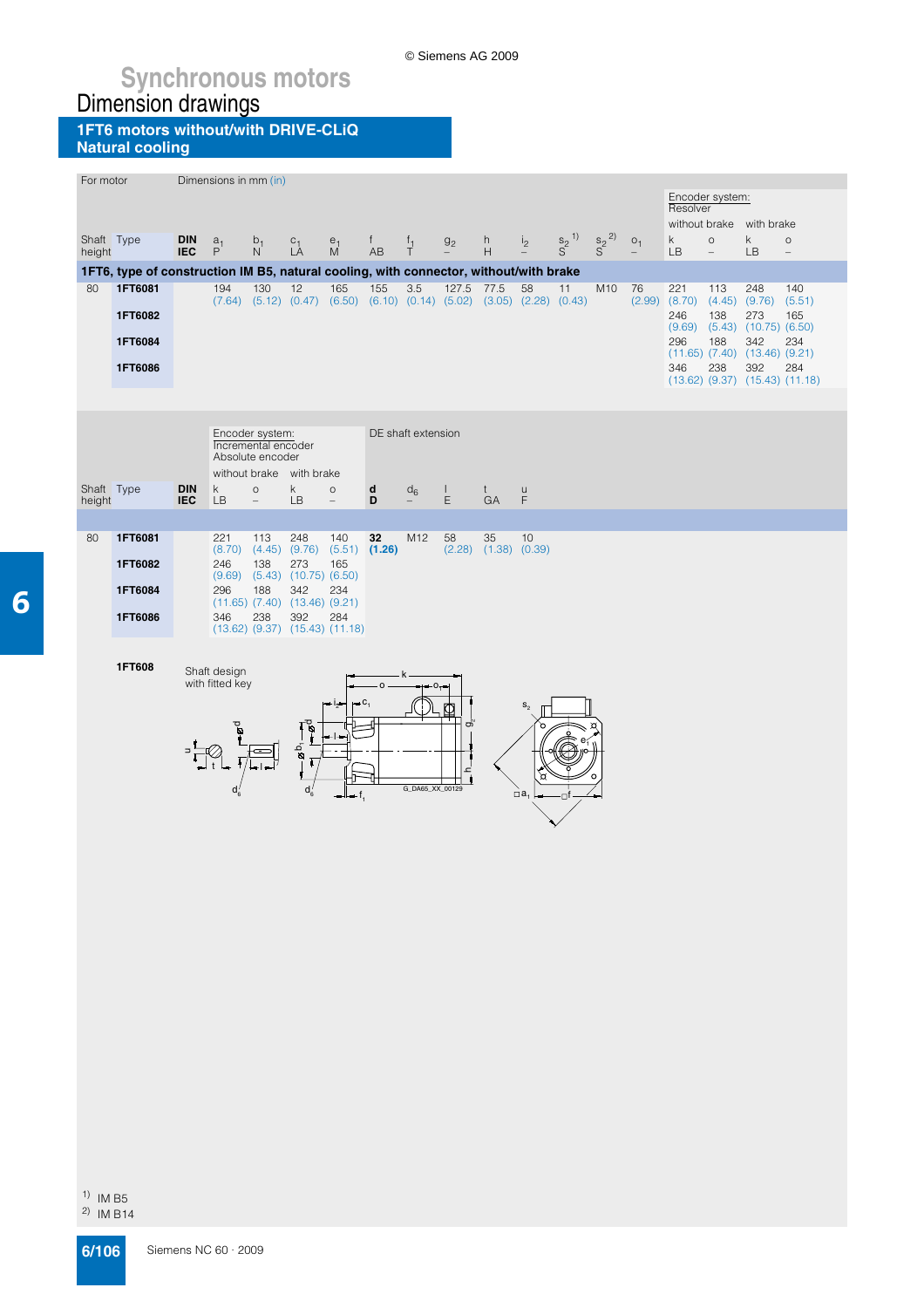# **Synchronous motors**

Dimension drawings **1FT6 motors without/with DRIVE-CLiQ**

**Natural cooling**

6

| For motor            |                                                                                       |                          | Dimensions in mm (in)           |                                     |                        |                                                                                                             |                                  |                                         |                                 |                                     |                   |                    |             |                                  |                       |                |
|----------------------|---------------------------------------------------------------------------------------|--------------------------|---------------------------------|-------------------------------------|------------------------|-------------------------------------------------------------------------------------------------------------|----------------------------------|-----------------------------------------|---------------------------------|-------------------------------------|-------------------|--------------------|-------------|----------------------------------|-----------------------|----------------|
|                      |                                                                                       |                          |                                 |                                     |                        |                                                                                                             |                                  |                                         | Connector<br><b>Size</b><br>1.5 | 3                                   |                   |                    |             |                                  |                       |                |
| Shaft Type<br>height |                                                                                       | <b>DIN</b><br><b>IEC</b> | $a_1$<br>P                      | $b_1$<br>N                          | $C_1$ <sub>L</sub> A   | $\stackrel{e_1}{M}$                                                                                         | $f_{\perp}$<br>AB                | $\frac{f_1}{T}$                         | 9 <sub>2</sub>                  | g <sub>2</sub>                      | h.<br>H           | i <sub>2</sub>     | p<br>HD     | $rac{s_2}{S}^{1)}$               | $S^{2}$ <sup>2)</sup> | O <sub>1</sub> |
|                      | 1FT6, type of construction IM B5, natural cooling, with connector, without/with brake |                          |                                 |                                     |                        |                                                                                                             |                                  |                                         |                                 |                                     |                   |                    |             |                                  |                       |                |
| 100                  | 1FT6102<br>1FT6105<br>1FT6108                                                         |                          | 240                             | 180                                 | 13                     | 215<br>(9.45) (7.09) (0.51) (8.46) (7.56) (0.16) (5.75) (6.77) (3.78) (3.15) (6.10) (0.55)                  | 192                              | $\overline{4}$                          | 146                             | 172                                 | 96                | 80                 | 155         | 14                               | M <sub>12</sub>       | 76<br>(2.99)   |
| 132                  | 1FT6132<br>1FT6134<br>1FT6136                                                         |                          | $\overline{\phantom{a}}$        | 250                                 | 18                     | 300<br>$(9.84)$ $(0.71)$ $(11.81)$ $(10.24)$ $(0.20)$ $(6.79)$ $(7.81)$ $(5.20)$ $(3.23)$ $(9.65)$ $(0.71)$ | 260                              | 5                                       | 172.5                           | 198.5                               | 132               | 82                 | 245         | 18                               |                       | 66<br>(2.60)   |
|                      |                                                                                       |                          | Resolver                        | Encoder system:                     |                        |                                                                                                             |                                  | Incremental encoder<br>Absolute encoder |                                 |                                     |                   | DE shaft extension |             |                                  |                       |                |
| Shaft Type<br>height |                                                                                       | <b>DIN</b><br><b>IEC</b> | without brake<br>k<br>LB        | $\circ$<br>$\overline{\phantom{a}}$ | with brake<br>k.<br>LB | $\circ$<br>$\overline{\phantom{0}}$                                                                         | without brake<br>k.<br><b>LB</b> | $\circ$<br>$\overline{\phantom{0}}$     | with brake<br>k.<br>LB          | $\circ$<br>$\overline{\phantom{0}}$ | d<br>D            | $d_6$<br>$\equiv$  | L<br>Ε      | t<br>GA                          | u<br>F                |                |
|                      |                                                                                       |                          |                                 |                                     |                        |                                                                                                             |                                  |                                         |                                 |                                     |                   |                    |             |                                  |                       |                |
| 100                  | 1FT6102                                                                               |                          | 295                             | 186<br>$(11.61)$ $(7.32)$           | 341                    | 232<br>$(13.43)$ $(9.13)$ $(11.61)$ $(7.32)$                                                                | 295                              | 186                                     | 341                             | 232<br>$(13.43)$ $(9.13)$ $(1.50)$  | 38                | M12                | 80          | 41<br>$(3.15)$ $(1.61)$ $(0.39)$ | 10                    |                |
|                      | 1FT6105                                                                               |                          | 370                             | 261                                 | 416                    | 307                                                                                                         | 370                              | 261                                     | 416                             | 307                                 |                   |                    |             |                                  |                       |                |
|                      | 1FT6108                                                                               |                          | 470                             | 361                                 | 516                    | $(14.57)$ $(10.28)$ $(16.38)$ $(12.09)$ $(14.57)$ $(10.28)$ $(16.38)$ $(12.09)$<br>407                      | 470                              | 361                                     | 516                             | 407                                 |                   |                    |             |                                  |                       |                |
| 132                  | 1FT6132                                                                               |                          | 423                             | 288                                 | 473                    | (18.50) (14.21) (20.31) (16.02) (18.50) (14.21) (20.31) (16.02)<br>338                                      | 423                              | 288                                     | 473                             | 338                                 | 48                | M16                | 82          | 52.5                             | 14                    |                |
|                      | 1FT6134                                                                               |                          | 473                             | 338                                 | 523                    | $(16.65)$ $(11.34)$ $(18.62)$ $(13.31)$ $(16.65)$ $(11.34)$ $(18.62)$ $(13.31)$ $(1.89)$<br>388             | 473                              | 338                                     | 523                             | 388                                 |                   |                    |             | $(3.23)$ $(2.07)$ $(0.55)$       |                       |                |
|                      |                                                                                       |                          |                                 |                                     |                        | $(18.62)$ $(13.31)$ $(20.59)$ $(15.28)$ $(18.62)$ $(13.31)$ $(20.59)$ $(15.28)$                             |                                  |                                         |                                 |                                     |                   |                    |             |                                  |                       |                |
|                      | 1FT6136                                                                               |                          | 523                             | 388                                 | 573                    | 438<br>(20.59) (15.28) (22.56) (17.24) (20.59) (15.28) (22.56) (17.24)                                      | 523                              | 388                                     | 573                             | 438                                 |                   |                    |             |                                  |                       |                |
|                      |                                                                                       |                          |                                 |                                     |                        |                                                                                                             |                                  |                                         |                                 |                                     |                   |                    |             |                                  |                       |                |
|                      | 1FT610                                                                                |                          | Shaft design<br>with fitted key |                                     |                        |                                                                                                             |                                  |                                         |                                 |                                     |                   |                    |             |                                  |                       |                |
|                      |                                                                                       |                          |                                 |                                     |                        |                                                                                                             |                                  |                                         |                                 |                                     |                   |                    |             |                                  |                       |                |
|                      |                                                                                       |                          |                                 |                                     |                        |                                                                                                             |                                  |                                         |                                 | Ф                                   |                   |                    |             |                                  |                       |                |
|                      |                                                                                       |                          |                                 |                                     |                        |                                                                                                             |                                  |                                         |                                 |                                     | တဲ                |                    |             |                                  |                       |                |
|                      |                                                                                       |                          |                                 |                                     | ू है<br>इ              |                                                                                                             |                                  |                                         |                                 |                                     | $\mathbf{\Omega}$ |                    |             |                                  |                       |                |
|                      |                                                                                       |                          |                                 |                                     |                        |                                                                                                             |                                  |                                         |                                 |                                     | ء                 |                    |             |                                  |                       |                |
|                      |                                                                                       |                          | $u_6$                           |                                     |                        |                                                                                                             |                                  |                                         | G_DA65_XX_00130                 |                                     |                   | $\Box$ a           |             |                                  |                       |                |
|                      |                                                                                       |                          |                                 |                                     |                        |                                                                                                             |                                  |                                         |                                 |                                     |                   |                    |             |                                  |                       |                |
|                      |                                                                                       |                          |                                 |                                     |                        |                                                                                                             |                                  |                                         |                                 |                                     |                   |                    |             |                                  |                       |                |
|                      | 1FT613                                                                                |                          |                                 |                                     |                        |                                                                                                             |                                  |                                         |                                 |                                     |                   |                    |             |                                  |                       |                |
|                      |                                                                                       |                          |                                 |                                     |                        |                                                                                                             |                                  |                                         |                                 |                                     |                   |                    |             |                                  |                       |                |
|                      |                                                                                       |                          |                                 |                                     |                        |                                                                                                             |                                  |                                         |                                 |                                     |                   |                    |             |                                  |                       |                |
|                      |                                                                                       |                          |                                 |                                     |                        |                                                                                                             |                                  |                                         |                                 |                                     | තී                |                    |             |                                  |                       |                |
|                      |                                                                                       |                          |                                 |                                     | $\frac{5}{8}$          |                                                                                                             |                                  |                                         |                                 |                                     |                   |                    |             |                                  |                       |                |
|                      |                                                                                       |                          |                                 |                                     |                        |                                                                                                             |                                  |                                         |                                 |                                     |                   |                    |             |                                  |                       |                |
|                      |                                                                                       |                          |                                 |                                     |                        |                                                                                                             |                                  |                                         |                                 | G_DA65_EN_00131b                    |                   |                    |             |                                  |                       |                |
|                      |                                                                                       |                          |                                 |                                     | $d_{\kappa}$           |                                                                                                             |                                  |                                         |                                 |                                     |                   |                    | 350 (13.78) |                                  |                       |                |
|                      |                                                                                       |                          |                                 |                                     |                        |                                                                                                             |                                  |                                         |                                 |                                     |                   |                    |             |                                  |                       |                |
|                      |                                                                                       |                          |                                 |                                     |                        |                                                                                                             |                                  |                                         |                                 |                                     |                   |                    |             |                                  |                       |                |
|                      |                                                                                       |                          |                                 |                                     |                        |                                                                                                             |                                  |                                         |                                 |                                     |                   |                    |             |                                  |                       |                |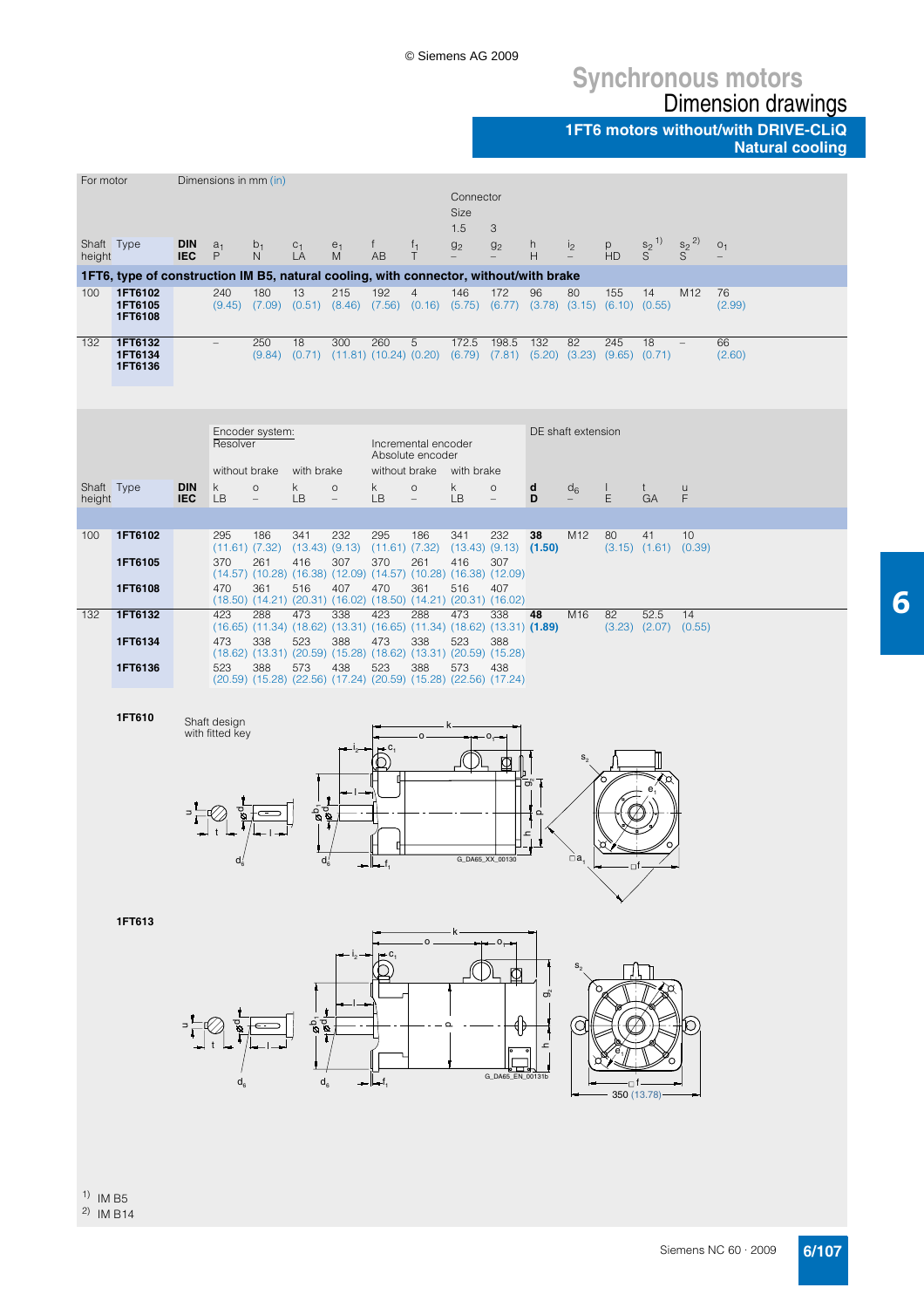© Siemens AG 2009

#### **1FT6 motors without/with DRIVE-CLiQ Natural cooling**

| For motor            |                                                                                          |                          | Dimensions in mm (in)     |                                  |                                                                                                                                                                                                                                                              |                                     |                                  |                                                                     | Terminal box      | gk 130 gk 230                                    |                  |                    |                |                                      |                      |                          |                                            |  |
|----------------------|------------------------------------------------------------------------------------------|--------------------------|---------------------------|----------------------------------|--------------------------------------------------------------------------------------------------------------------------------------------------------------------------------------------------------------------------------------------------------------|-------------------------------------|----------------------------------|---------------------------------------------------------------------|-------------------|--------------------------------------------------|------------------|--------------------|----------------|--------------------------------------|----------------------|--------------------------|--------------------------------------------|--|
| Shaft Type<br>height |                                                                                          | <b>DIN</b><br><b>IEC</b> | a <sub>1</sub><br>P       | $b_1$<br>N                       | $C_1$ <sub>L</sub> A                                                                                                                                                                                                                                         | $\frac{e_1}{M}$                     | $^{\dagger}$<br>AB               | $\frac{f_1}{T}$                                                     | 9 <sub>2</sub>    | g <sub>2</sub>                                   | h<br>Н           | 12                 | p<br>HD        | $S^{2}$ <sup>1)</sup>                | $\frac{S_2}{S}^{2)}$ | $S_3$                    | O <sub>1</sub><br>$\overline{\phantom{0}}$ |  |
|                      | 1FT6, type of construction IM B5, natural cooling, with terminal box, without/with brake |                          |                           |                                  |                                                                                                                                                                                                                                                              |                                     |                                  |                                                                     |                   |                                                  |                  |                    |                |                                      |                      |                          |                                            |  |
| 100                  | 1FT6102<br>1FT6105<br>1FT6108                                                            |                          | 240                       | 180                              | 13<br>$(9.45)$ $(7.09)$ $(0.51)$ $(8.46)$ $(7.56)$ $(0.16)$ $(6.10)$ $(6.30)$ $(3.78)$ $(3.15)$                                                                                                                                                              | 215                                 | 192                              | $\overline{4}$                                                      | 155               | 160                                              | 96               | 80                 | 155<br>(6.10)  | 14<br>(0.55)                         | M12                  | <b>PG29</b>              | 76<br>(2.99)                               |  |
| 132                  | 1FT6132<br>1FT6134<br>1FT6136                                                            |                          | $\overline{\phantom{a}}$  | 250                              | 18<br>$(9.84)$ $(0.71)$                                                                                                                                                                                                                                      | 300<br>$(11.81)$ $(10.24)$ $(0.20)$ | 260                              | 5                                                                   | $\qquad \qquad -$ | 194<br>$(7.64)$ $(5.20)$                         | 132              | 82<br>(3.23)       | 245<br>(9.65)  | 18<br>(0.71)                         |                      | $PG29/ -$<br><b>PG36</b> |                                            |  |
|                      |                                                                                          |                          | Resolver<br>without brake | Encoder system:                  | with brake                                                                                                                                                                                                                                                   |                                     |                                  | Incremental encoder<br>Absolute encoder<br>without brake with brake |                   |                                                  |                  | DE shaft extension |                |                                      |                      |                          |                                            |  |
| Shaft Type<br>height |                                                                                          | <b>DIN</b><br><b>IEC</b> | $\sf k$<br><b>LB</b>      | $\circ$<br>$\qquad \qquad -$     | k<br><b>LB</b>                                                                                                                                                                                                                                               | $\circ$<br>$\overline{a}$           | k.<br><b>LB</b>                  | $\circ$                                                             | k<br>LB           | $\circ$<br>$\overline{\phantom{0}}$              | d<br>D           | $d_6$              | L<br>E         | t<br>GA                              | u<br>F               |                          |                                            |  |
| 100                  | 1FT6102                                                                                  |                          | 295                       | 186                              | 341                                                                                                                                                                                                                                                          |                                     | 295                              | 186                                                                 | 341               |                                                  | 38               | M12                | 80             | 41                                   | 10                   |                          |                                            |  |
|                      | 1FT6105<br>1FT6108                                                                       |                          | 370<br>470                | $(11.61)$ $(7.32)$<br>261<br>361 | $(13.43)$ $(9.13)$<br>416<br>$(14.57)$ $(10.28)$ $(16.38)$ $(12.09)$ $(14.57)$ $(10.28)$ $(16.38)$ $(12.09)$<br>516<br>(18.50) (14.21) (20.31) (16.02) (18.50) (14.21) (20.31) (16.02)                                                                       | 232<br>307<br>407                   | $(11.61)$ $(7.32)$<br>370<br>470 | 261<br>361                                                          | 416<br>516        | 232<br>$(13.43)$ $(9.13)$ $(1.50)$<br>307<br>407 |                  |                    |                | $(3.15)$ $(1.61)$ $(0.39)$           |                      |                          |                                            |  |
| 132                  | 1FT6132                                                                                  |                          | 423                       | 288                              | 473                                                                                                                                                                                                                                                          | 338                                 | 423                              | 288                                                                 | 473               | 338                                              | 48               | M16                | 82             | 51.5                                 | 14                   |                          |                                            |  |
|                      | 1FT6134<br>1FT6136                                                                       |                          | 473<br>523                | 338<br>388                       | $(16.65)$ $(11.34)$ $(18.62)$ $(13.31)$ $(16.65)$ $(11.34)$ $(18.62)$ $(13.31)$ $(1.89)$<br>523<br>$(18.62)$ $(13.31)$ $(20.59)$ $(15.28)$ $(18.62)$ $(13.31)$ $(20.59)$ $(15.28)$<br>573<br>(20.59) (15.28) (22.56) (17.24) (20.59) (15.28) (22.56) (17.24) | 388<br>438                          | 473<br>523                       | 338<br>388                                                          | 523<br>573        | 388<br>438                                       |                  |                    | (3.23)         | (2.03)                               | (0.55)               |                          |                                            |  |
|                      | 1FT610                                                                                   |                          | Shaft design              | with fitted key                  |                                                                                                                                                                                                                                                              |                                     |                                  |                                                                     | $\Omega$          | –റ                                               |                  |                    |                |                                      |                      |                          |                                            |  |
|                      |                                                                                          |                          |                           |                                  |                                                                                                                                                                                                                                                              | Øb,<br>ह<br>$d_6'$                  |                                  | - f.                                                                |                   | $\Theta$<br>G_DA65_XX_00132a                     | တ<br>ᇰ           | $\Omega$           | ¶ิ<br>$\Box a$ | of                                   |                      |                          |                                            |  |
|                      | 1FT613                                                                                   |                          |                           |                                  |                                                                                                                                                                                                                                                              | $rac{1}{8}$<br>ď                    |                                  |                                                                     | o<br>$S_2$        | o                                                | G_DA65_EN_00133b | $\sigma$<br>ᅩ      | a              | $\boldsymbol{\Theta}$<br>350 (13.78) |                      |                          |                                            |  |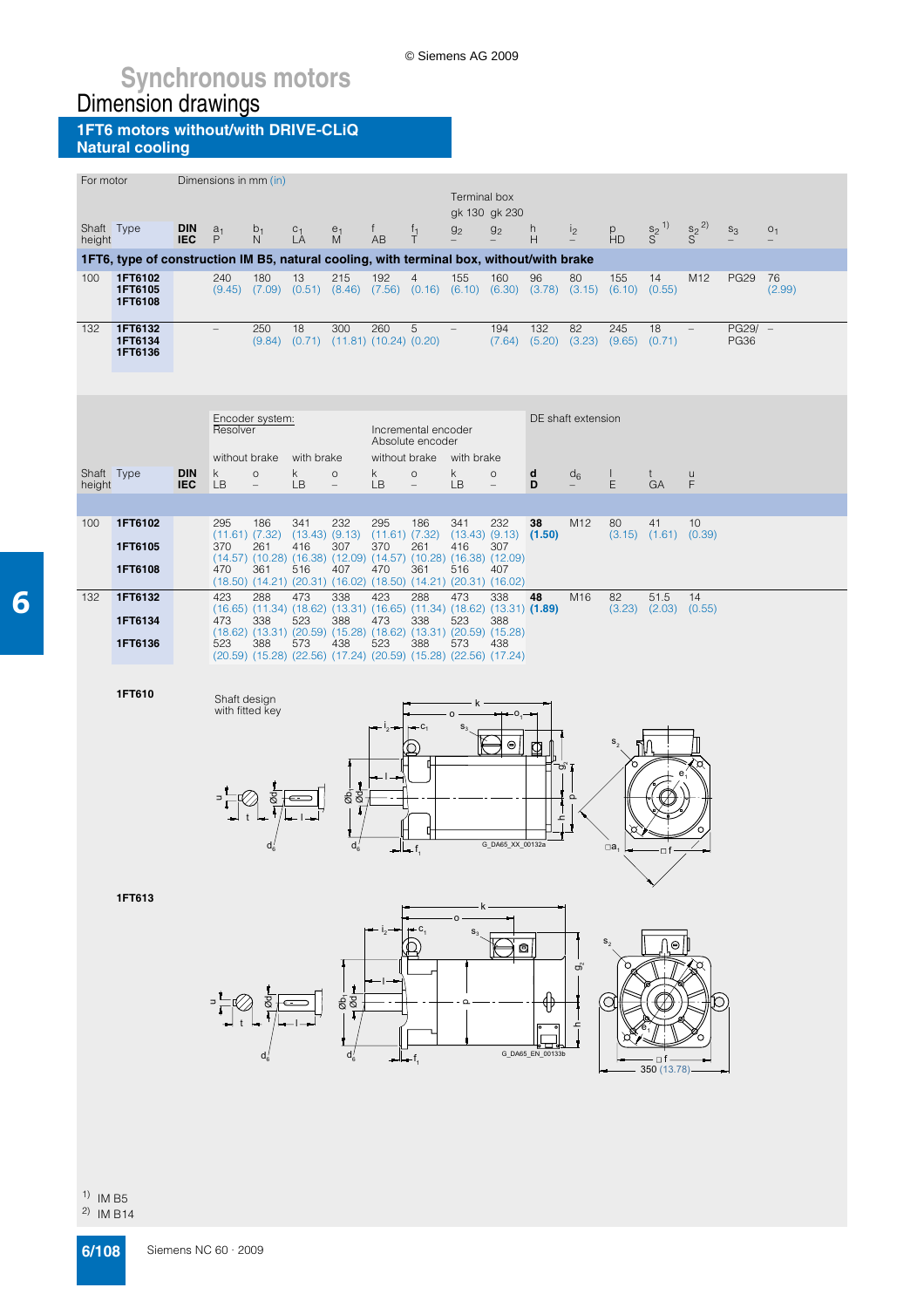## **Synchronous motors** Dimension drawings

**1FT6 motors without/with DRIVE-CLiQ**

**Forced ventilation**



2) IM B14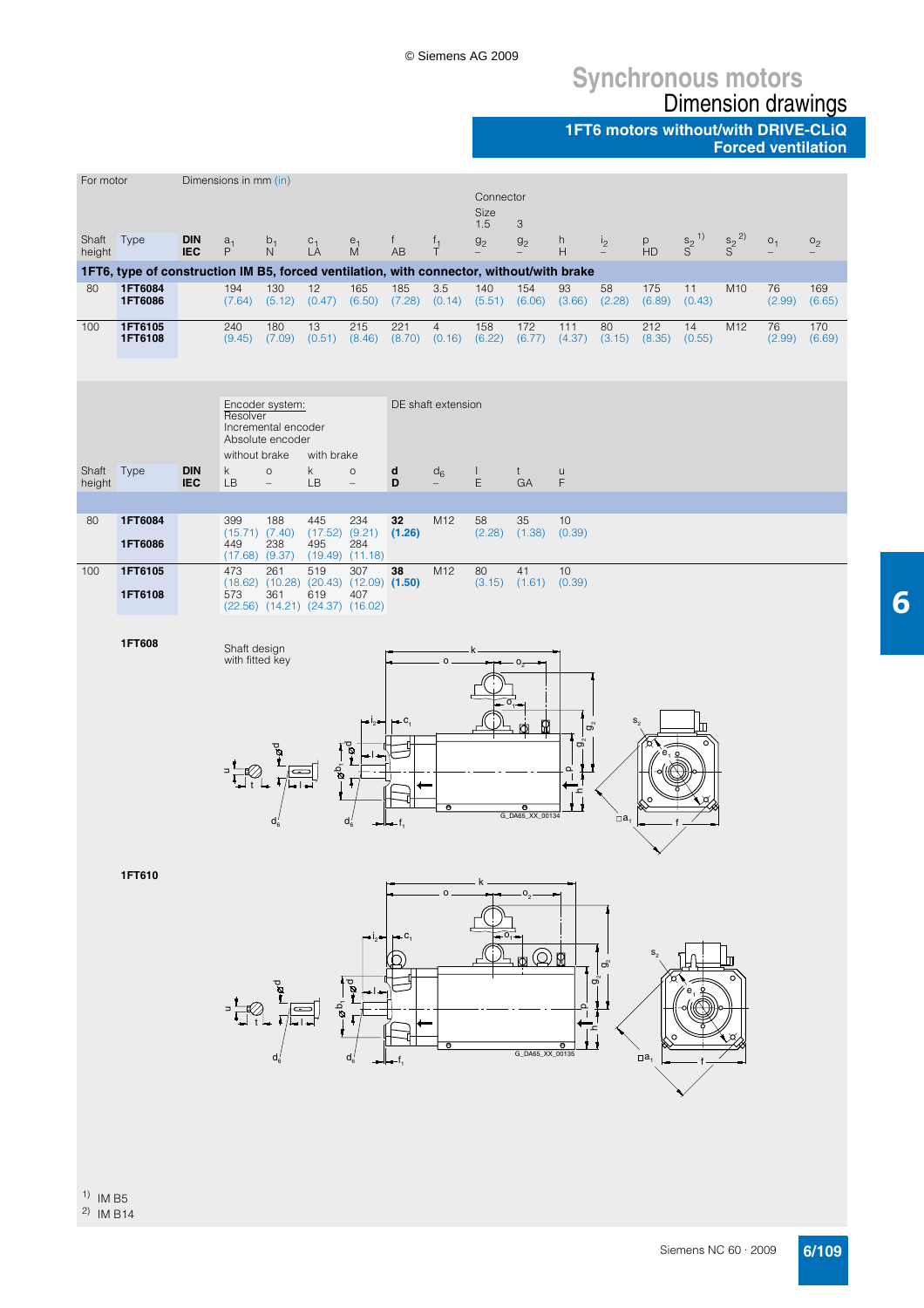© Siemens AG 2009

#### **1FT6 motors without/with DRIVE-CLiQ Forced ventilation**

| For motor       |                                                                                          |                          | Dimensions in mm (in)     |                                                                                   |                                |                              |                                     |                                      | Connector<br>Size<br>3                     |                                 |                |                                                                                            |                       |                       |                    |                |
|-----------------|------------------------------------------------------------------------------------------|--------------------------|---------------------------|-----------------------------------------------------------------------------------|--------------------------------|------------------------------|-------------------------------------|--------------------------------------|--------------------------------------------|---------------------------------|----------------|--------------------------------------------------------------------------------------------|-----------------------|-----------------------|--------------------|----------------|
| Shaft<br>height | Type                                                                                     | <b>DIN</b><br><b>IEC</b> | $a_1$<br>P                | $\frac{b_1}{N}$                                                                   | $C_1$ <sub>L</sub> A           | $\stackrel{e_1}{M}$          | $f_{\perp}$<br><b>AB</b>            | $\frac{f_1}{T}$                      | g <sub>2</sub><br>$\overline{\phantom{0}}$ | h<br>H                          | i <sub>2</sub> | $P$ HD                                                                                     | $S^{2}$ <sup>1)</sup> | $S^{2}$ <sup>2)</sup> | O <sub>1</sub>     | O <sub>2</sub> |
|                 | 1FT6, type of construction IM B5, forced ventilation, with connector, without/with brake |                          |                           |                                                                                   |                                |                              |                                     |                                      |                                            |                                 |                |                                                                                            |                       |                       |                    |                |
| 132             | 1FT6132<br>1FT6134<br>1FT6136                                                            |                          |                           | 250<br>(9.84)                                                                     | 18<br>(0.71)                   | 300                          | 260<br>$(11.81)$ $(10.24)$ $(0.20)$ | 5                                    | 198.5<br>(7.81)                            | 132<br>(5.20)                   | 82<br>(3.23)   | 245<br>(9.65)                                                                              | 18<br>(0.71)          |                       | 66<br>(2.60)       |                |
|                 |                                                                                          |                          | Resolver                  | Encoder system:<br>Incremental encoder<br>Absolute encoder                        |                                |                              |                                     | DE shaft extension                   |                                            |                                 |                |                                                                                            |                       |                       |                    |                |
| Shaft<br>height | Type                                                                                     | <b>DIN</b><br><b>IEC</b> | without brake<br>k.<br>LB | $\circ$<br>$\overline{\phantom{a}}$                                               | with brake<br>k.<br><b>LB</b>  | $\circ$<br>$\qquad \qquad -$ | d<br>D                              | $d_6$                                | $\mathbf{L}$<br>E                          | t<br>GA                         | $\cup$<br>F    |                                                                                            |                       |                       |                    |                |
|                 |                                                                                          |                          |                           |                                                                                   |                                |                              |                                     |                                      |                                            |                                 |                |                                                                                            |                       |                       |                    |                |
| 132             | 1FT6132<br>1FT6134                                                                       |                          | 541<br>591                | 288<br>$(21.30)$ $(11.34)$ $(23.27)$ $(13.31)$ $(1.89)$<br>338                    | 591<br>641                     | 338<br>388                   | 48                                  | M16                                  | 82<br>(3.23)                               | 51.5<br>(2.03)                  | 14<br>(0.55)   |                                                                                            |                       |                       |                    |                |
|                 | 1FT6136                                                                                  |                          | 641                       | (23.27) (13.31) (25.24) (15.28)<br>388<br>$(25.24)$ $(15.28)$ $(27.20)$ $(17.24)$ | 691                            | 438                          |                                     |                                      |                                            |                                 |                |                                                                                            |                       |                       |                    |                |
|                 | 1FT613                                                                                   | Shaft design             | with fitted key<br>ď      |                                                                                   | $\frac{1}{8}$<br>$d'_{\kappa}$ |                              | с                                   | $\circ$<br>$\frac{\mathsf{p}}{\Box}$ |                                            | $0, -$<br>⋒<br>G_DA65_EN_00136c |                | $\Theta$<br>$\sigma_{\!\scriptscriptstyle\! N}^{\!\scriptscriptstyle\! N}$<br>$\mathbf{r}$ |                       | С                     | □f<br>350 (13.78)- |                |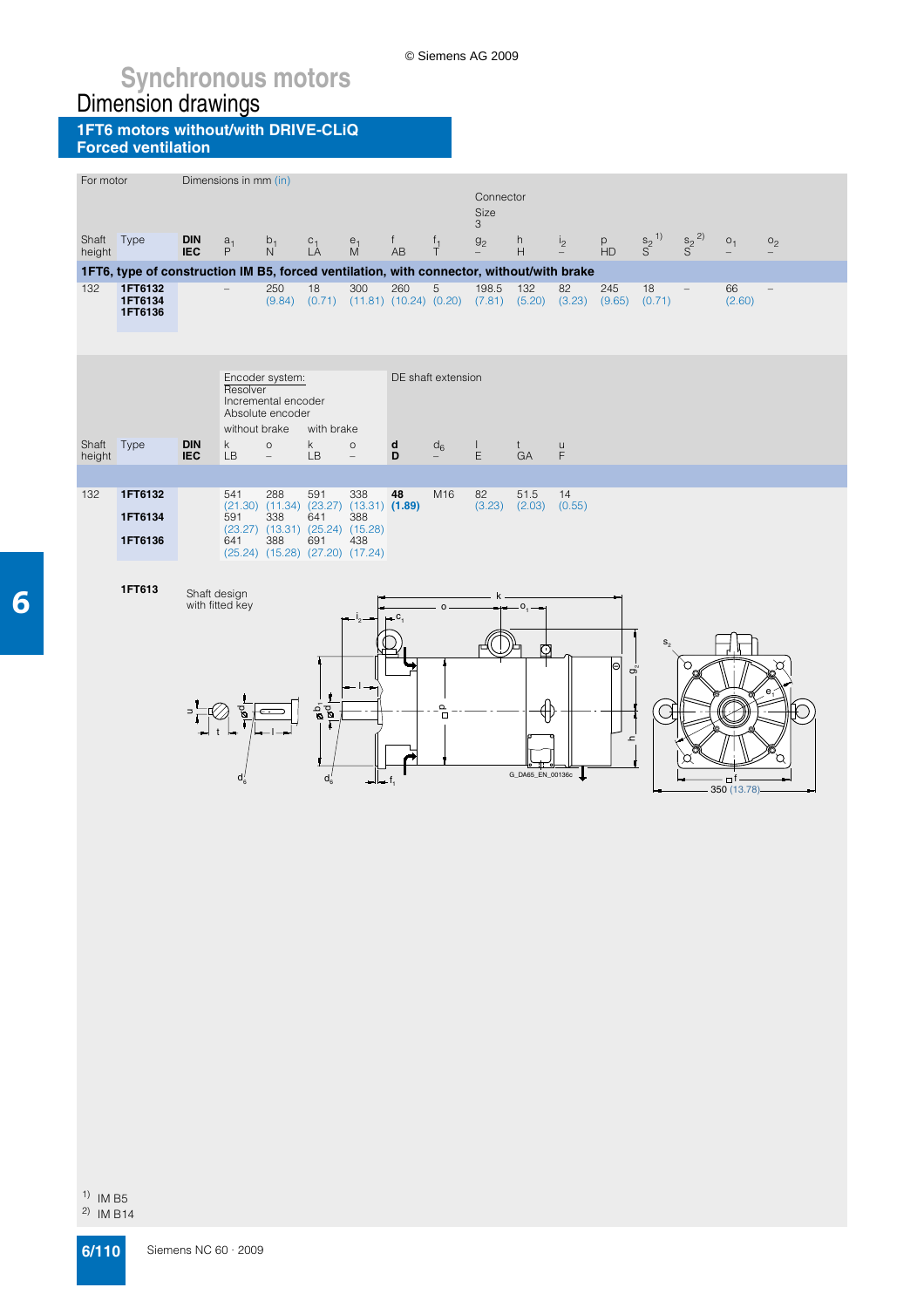## **Synchronous motors** Dimension drawings

**1FT6 motors without/with DRIVE-CLiQ**

**Forced ventilation**

6

| For motor            |                                                                                             |                          | Dimensions in mm (in)                      |                                                              |                                                                |                                                                                                                                                             |                    |                                     | Terminal box             | gk 130 gk 230 gk 420                             |                          |                |                        |                          |                       |                      |                      |
|----------------------|---------------------------------------------------------------------------------------------|--------------------------|--------------------------------------------|--------------------------------------------------------------|----------------------------------------------------------------|-------------------------------------------------------------------------------------------------------------------------------------------------------------|--------------------|-------------------------------------|--------------------------|--------------------------------------------------|--------------------------|----------------|------------------------|--------------------------|-----------------------|----------------------|----------------------|
| Shaft Type<br>height |                                                                                             | <b>DIN</b><br><b>IEC</b> | a <sub>1</sub><br>$\mathsf P$              | $b_1$<br>$\mathsf{N}$                                        | $L_A^C$                                                        | $\frac{e_1}{M}$                                                                                                                                             | $^{\dagger}$<br>AB | $f_1$<br>T                          | g <sub>2</sub>           | g <sub>2</sub>                                   | g <sub>2</sub>           | h<br>H         | i <sub>2</sub>         | $P$ HD                   | $S^{2}$ <sup>1)</sup> | $\frac{S_2}{S}^{2)}$ | $\mathsf{s}_3$       |
|                      | 1FT6, type of construction IM B5, forced ventilation, with terminal box, without/with brake |                          |                                            |                                                              |                                                                |                                                                                                                                                             |                    |                                     |                          |                                                  |                          |                |                        |                          |                       |                      |                      |
| 100                  | 1FT6105<br>1FT6108                                                                          |                          | 240<br>(9.45)                              | 180<br>$(7.09)$ $(0.51)$ $(8.46)$ $(8.70)$ $(0.16)$ $(6.57)$ | 13                                                             | 215                                                                                                                                                         | 221                | $\overline{4}$                      | 167                      | 172<br>(6.77)                                    | $\overline{\phantom{a}}$ | 111<br>(4.37)  | 80<br>(3.15)           | 212<br>(8.35)            | 14<br>(0.55)          | M12                  | <b>PG29</b>          |
| 132                  | 1FT6132<br>1FT6134<br>1FT6136                                                               |                          | $\qquad \qquad -$                          | 250<br>(9.84)                                                | 18<br>$(0.71)$ $(11.81)$ $(10.24)$ $(0.20)$                    | 300                                                                                                                                                         | 260                | 5                                   | $\overline{\phantom{a}}$ | 186.5<br>$(7.34)$ $(7.95)$                       | 202                      | 132<br>(5.20)  | 82<br>(3.23)           | 245<br>$(9.65)$ $(0.71)$ | 18                    | $\qquad \qquad -$    | PG29/<br><b>PG36</b> |
|                      |                                                                                             |                          |                                            |                                                              | Resolver<br>without brake                                      | Encoder system:<br>Incremental encoder<br>Absolute encoder                                                                                                  | with brake         |                                     |                          | DE shaft extension                               |                          |                |                        |                          |                       |                      |                      |
| Shaft<br>height      | Type                                                                                        | <b>DIN</b><br><b>IEC</b> | O <sub>1</sub><br>$\overline{\phantom{0}}$ | O <sub>2</sub>                                               | k<br><b>LB</b>                                                 | $\circ$<br>$\qquad \qquad -$                                                                                                                                | $\mathsf{k}$<br>LB | $\circ$<br>$\overline{\phantom{0}}$ | d<br>D                   | $\mathsf{d}_6$<br>$\overline{\phantom{0}}$       | $\mathbf \Phi$<br>Ε      | t<br>GA        | $\sf U$<br>$\mathsf F$ |                          |                       |                      |                      |
| 100                  | 1FT6105<br>1FT6108                                                                          |                          | 76<br>(2.99)                               | 170<br>(6.69)                                                | 473<br>$(18.62)$ $(10.28)$ $(20.43)$ $(12.09)$ $(1.50)$<br>573 | 261<br>361<br>(22.56) (14.21) (24.37) (16.02)                                                                                                               | 519<br>619         | 307<br>407                          | 38                       | M12                                              | 80<br>(3.15)             | 41<br>(1.61)   | 10<br>(0.39)           |                          |                       |                      |                      |
| 132                  | 1FT6132<br>1FT6134<br>1FT6136                                                               |                          | $\overline{\phantom{0}}$                   |                                                              | 541<br>591<br>641                                              | 288<br>$(21.30)$ $(11.34)$ $(23.27)$ $(13.31)$ $(1.89)$<br>338<br>$(23.27)$ $(13.31)$ $(25.24)$ $(15.28)$<br>388<br>$(25.24)$ $(15.28)$ $(27.20)$ $(17.24)$ | 591<br>641<br>691  | 338<br>388<br>438                   | 48                       | M16                                              | 82<br>(3.23)             | 51.5<br>(2.03) | 14<br>(0.55)           |                          |                       |                      |                      |
|                      | 1FT610<br>1FT613                                                                            |                          | Shaft design<br>with fitted key            |                                                              | $rac{1}{8}$<br>$d_6'$                                          |                                                                                                                                                             | — C.<br>.C.        | o<br>S.                             | ∙o.⊣<br>Θ<br>m           | ⊙<br>Ю<br>G_DA65_XX_00137a<br>$\overline{\circ}$ | တိ<br>$\Omega$<br>ᅩ      | $\Box a$       | ิกิ∩                   |                          | $\Theta$              |                      |                      |
|                      |                                                                                             |                          |                                            |                                                              | $\frac{8}{6}$<br>$d_6'$                                        |                                                                                                                                                             |                    | $\Box$                              |                          | ╬<br>G_DA65_EN_000138d _                         |                          | Θ<br>ອິ<br>ᅩ   |                        | O                        | □f<br>350 (13.78)     | n                    |                      |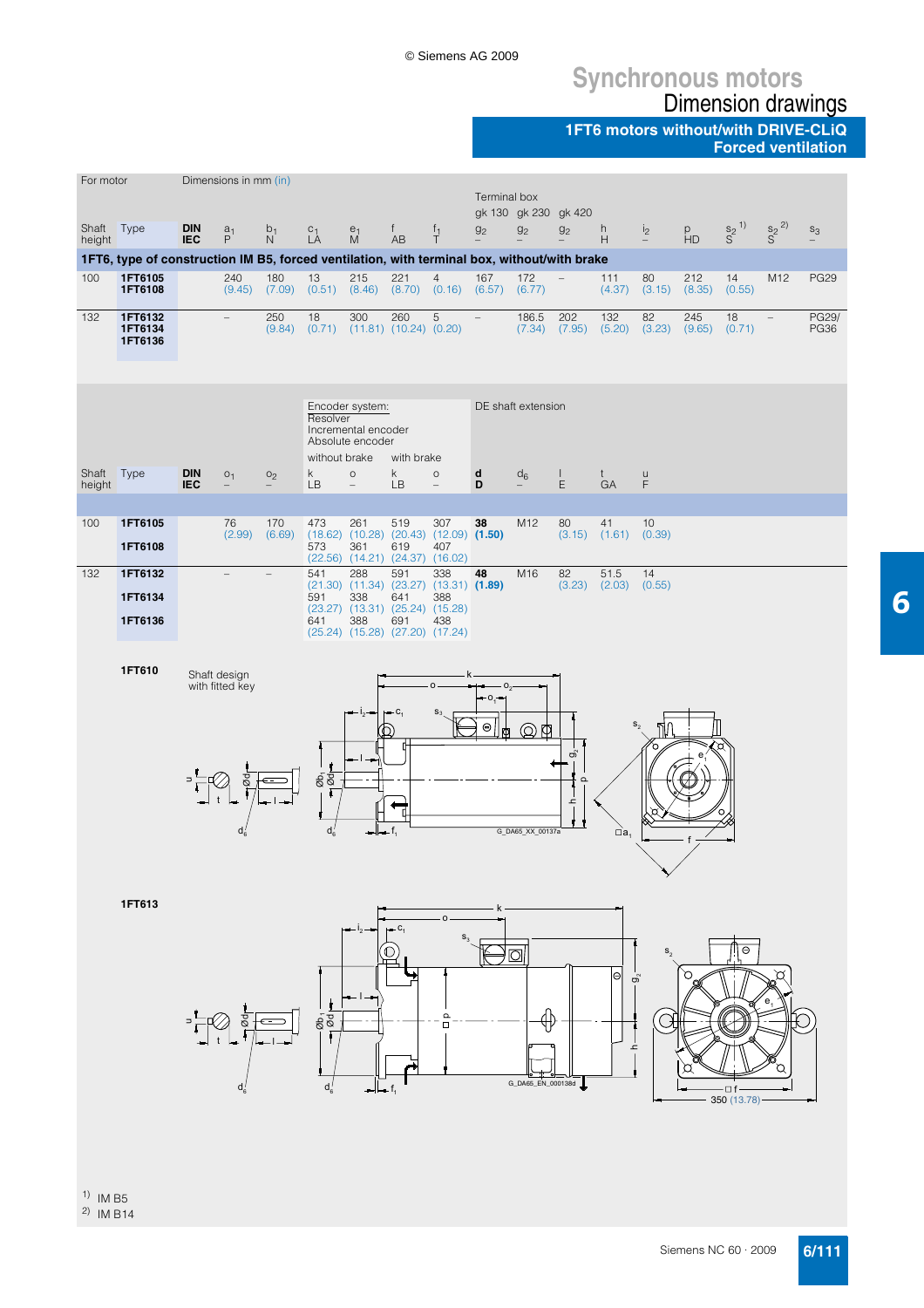© Siemens AG 2009

**1FT6 motors without/with DRIVE-CLiQ Water cooling**

| For motor            |                                                                                     |                          | Dimensions in mm (in)        |                          |                           |                  |                                     |                                  |                                            |                          |                       |                                            |                     |                    |                          |                            |                      |
|----------------------|-------------------------------------------------------------------------------------|--------------------------|------------------------------|--------------------------|---------------------------|------------------|-------------------------------------|----------------------------------|--------------------------------------------|--------------------------|-----------------------|--------------------------------------------|---------------------|--------------------|--------------------------|----------------------------|----------------------|
|                      |                                                                                     |                          |                              |                          |                           |                  |                                     |                                  | Connector<br>size                          |                          |                       |                                            |                     |                    |                          |                            |                      |
|                      |                                                                                     |                          |                              |                          |                           |                  |                                     |                                  | With<br>DRIVE- DRIVE-                      | Without                  |                       |                                            |                     |                    |                          |                            |                      |
|                      |                                                                                     |                          |                              |                          |                           |                  |                                     |                                  | <b>CLIQ</b><br>$\mathbf{1}$                | CLIQ<br>$\mathbf{1}$     | 1.5                   | 3                                          |                     |                    |                          |                            |                      |
| Shaft Type<br>height |                                                                                     | <b>DIN</b><br><b>IEC</b> | a <sub>1</sub><br>P          | $b_1$<br>$\mathsf{N}$    | $C_1$ <sub>L</sub> A      | $\frac{e_1}{M}$  | f.<br><b>AB</b>                     | $\frac{f_1}{T}$                  | g <sub>2</sub>                             | g <sub>2</sub>           | g <sub>2</sub>        | g <sub>2</sub>                             | h<br>H              | i <sub>2</sub>     | $P$ HD                   | $\frac{s_2}{S}^{1)}$       | $\frac{s_2}{S}^{2)}$ |
|                      | 1FT6, type of construction IM B5, water cooling, with connector, without/with brake |                          |                              |                          |                           |                  |                                     |                                  |                                            |                          |                       |                                            |                     |                    |                          |                            |                      |
| 63                   | 1FT6062<br>1FT6064                                                                  |                          | 146                          | 110<br>$(5.75)$ $(4.33)$ | 10<br>(0.39)              | 130              | 116<br>$(5.12)$ $(4.57)$            | 3.5<br>$(0.14)$ $(3.94)$         | 100                                        | 99<br>(3.90)             |                       | $\overline{\phantom{0}}$                   | 58<br>(2.28)        | 50<br>(1.97)       |                          | $\boldsymbol{9}$<br>(0.35) | M <sub>8</sub>       |
| 80                   | 1FT6084<br>1FT6086                                                                  |                          | 194<br>(7.64)                | 130<br>(5.12)            | 12<br>(0.47)              | 165              | 155<br>$(6.50)$ $(6.10)$ $(0.14)$   | 3.5                              | $\overline{\phantom{a}}$                   | $\overline{\phantom{a}}$ | 139.5<br>(5.49)       | 153.5<br>(6.04)                            | 77.5<br>(3.05)      | 58<br>(2.28)       | $\overline{\phantom{a}}$ | 11<br>(0.43)               | M10                  |
|                      |                                                                                     |                          |                              |                          |                           |                  |                                     |                                  |                                            |                          |                       |                                            |                     |                    |                          |                            |                      |
|                      |                                                                                     |                          |                              |                          | Encoder system:           |                  |                                     |                                  |                                            |                          |                       |                                            |                     | DE shaft extension |                          |                            |                      |
|                      |                                                                                     |                          |                              | Resolver                 | Incremental encoder       |                  |                                     | Resolver                         |                                            |                          |                       | Incremental encoder<br>Absolute encoder    |                     |                    |                          |                            |                      |
|                      |                                                                                     |                          |                              | without brake            | Absolute encoder          | with brake       |                                     |                                  | without/with brake                         |                          |                       | without/with brake                         |                     |                    |                          |                            |                      |
| Shaft Type<br>height |                                                                                     | <b>DIN</b><br><b>IEC</b> | $\circ$<br>$\qquad \qquad -$ | k<br>LB                  | O <sub>1</sub><br>$-$     | k<br>LB          | O <sub>1</sub><br>$\qquad \qquad -$ | k.<br>LB                         | O <sub>1</sub><br>$\overline{\phantom{m}}$ | k.<br>LB                 |                       | O <sub>1</sub><br>$\overline{\phantom{0}}$ | d<br>D              | $d_6$              | L<br>E                   | t<br>GA                    | u<br>F               |
|                      |                                                                                     |                          |                              |                          |                           |                  |                                     |                                  |                                            |                          |                       |                                            |                     |                    |                          |                            |                      |
| 63                   | 1FT6062                                                                             |                          |                              |                          |                           |                  |                                     | 253<br>(9.96)                    | 227<br>(8.94)                              | 283                      | (11.14)               | 227<br>(8.94)                              | 24<br>(0.94)        | M <sub>8</sub>     | 50<br>(1.97)             | 27<br>(1.06)               | 8<br>(0.31)          |
|                      | 1FT6064                                                                             |                          |                              |                          |                           |                  |                                     | 303<br>(11.93)                   | 277<br>(10.91)                             | 333                      | (13.11)               | 277<br>(10.91)                             |                     |                    |                          |                            |                      |
| 80                   | 1FT6084                                                                             |                          | 76<br>(2.99)                 | 296                      | 188<br>$(11.65)$ $(7.40)$ | 342              | 234<br>$(13.46)$ $(9.21)$           | $\qquad \qquad -$                |                                            |                          |                       | $\overline{\phantom{0}}$                   | 32<br>(1.26)        | M12                | 58<br>(2.28)             | 35<br>(1.38)               | 10<br>(0.39)         |
|                      | 1FT6086                                                                             |                          |                              | 346                      | 238<br>$(13.62)$ $(9.37)$ | 392              | 284<br>$(15.43)$ $(11.18)$          | $\qquad \qquad -$                |                                            |                          |                       |                                            |                     |                    |                          |                            |                      |
|                      | 1FT606                                                                              |                          | Shaft design                 |                          |                           |                  | Water connection                    |                                  |                                            |                          |                       | Water connection                           | Water connection    |                    |                          |                            |                      |
|                      |                                                                                     |                          | with fitted key              |                          |                           |                  | 88                                  | 0,                               |                                            |                          |                       | G3/8                                       | G3/8                |                    |                          |                            |                      |
|                      |                                                                                     |                          |                              |                          |                           |                  | (3.46)<br>68<br>(2.68)              | 40<br>(1.57)                     |                                            |                          |                       | 64                                         |                     |                    |                          |                            |                      |
|                      |                                                                                     |                          |                              | ರ                        |                           | $C_1 -$<br>م_م   |                                     |                                  | JШ                                         | ති                       |                       | $S_2$                                      |                     |                    |                          |                            |                      |
|                      |                                                                                     |                          |                              |                          | $\mathfrak{g}$            |                  |                                     | ۱Ø<br>ø<br>$\frac{90}{154}$<br>ಲ |                                            |                          |                       |                                            |                     |                    |                          |                            |                      |
|                      |                                                                                     |                          |                              |                          |                           |                  |                                     | ۱Θ<br>¢                          |                                            | ا ہے                     |                       |                                            |                     | ö                  |                          |                            |                      |
|                      |                                                                                     |                          |                              |                          | $d_{\kappa}$              |                  | 136<br>(5.35)                       | 40<br>(1.57)                     |                                            |                          | $\Box$ a <sub>1</sub> | 90<br>(3.54)                               |                     | 10                 |                          |                            |                      |
|                      |                                                                                     |                          |                              |                          |                           | G_DA65_EN_00140a |                                     | k                                |                                            |                          |                       |                                            | $-$ of $  ( (0.39)$ |                    |                          |                            |                      |
|                      | 1FT608                                                                              |                          |                              |                          |                           |                  | Water connection                    | O <sub>1</sub>                   | ۰O                                         |                          | Water connection      | G3/8                                       | G3/8                | Water connection   |                          |                            |                      |
|                      |                                                                                     |                          |                              |                          |                           |                  | 84<br>(3.31)                        |                                  |                                            |                          |                       | 84                                         |                     |                    |                          |                            |                      |
|                      |                                                                                     |                          |                              |                          |                           | $C_{1}$          | 64<br>(2.52)                        | 140<br>1.57                      |                                            |                          |                       | (3.31)                                     |                     |                    |                          |                            |                      |
|                      |                                                                                     |                          | š                            |                          |                           | 0g               |                                     |                                  |                                            | တ<br>ຫຶ                  |                       | $\mathbf{S}_2$<br>ত                        |                     |                    |                          |                            |                      |
|                      |                                                                                     |                          |                              |                          | οb.<br>Θ                  |                  |                                     |                                  |                                            |                          |                       |                                            |                     |                    |                          |                            |                      |
|                      |                                                                                     |                          |                              |                          |                           |                  |                                     |                                  |                                            | ᅩ                        |                       |                                            |                     | 10.39              |                          |                            |                      |
|                      |                                                                                     |                          |                              |                          |                           |                  |                                     |                                  |                                            |                          |                       | ₻                                          |                     | O                  |                          |                            |                      |
|                      |                                                                                     |                          | d,                           |                          | $\mathsf{d}_6$            |                  |                                     |                                  | G_DA65_EN_00141a                           |                          |                       |                                            |                     |                    |                          |                            |                      |
|                      |                                                                                     |                          |                              |                          |                           |                  |                                     |                                  |                                            |                          |                       | $\Box$ a                                   | 110<br>(4.33)       |                    |                          |                            |                      |
|                      |                                                                                     |                          |                              |                          |                           |                  |                                     |                                  |                                            |                          |                       |                                            | út                  | 10<br>(0.39)       |                          |                            |                      |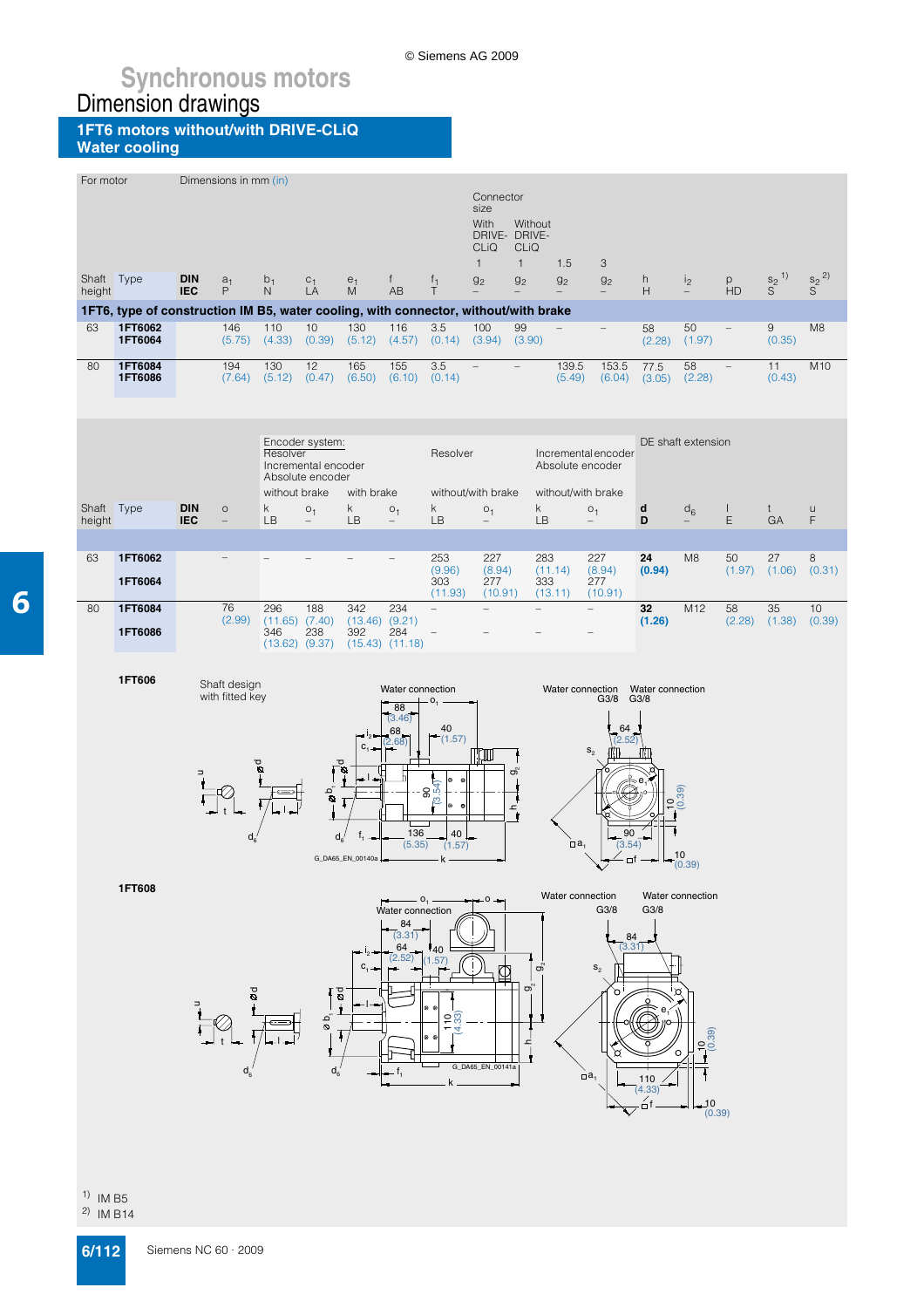## **Synchronous motors** Dimension drawings

**1FT6 motors without/with DRIVE-CLiQ**

**Water cooling**

| For motor            |                                                                                                                                                                                                                                                                                                                                                  |                          | Dimensions in mm (in)                       |                                |                                  |                     |                                     |                                                       |                                             |                             |                   |                                                   |                                                                   |                                     |                          |                                     |
|----------------------|--------------------------------------------------------------------------------------------------------------------------------------------------------------------------------------------------------------------------------------------------------------------------------------------------------------------------------------------------|--------------------------|---------------------------------------------|--------------------------------|----------------------------------|---------------------|-------------------------------------|-------------------------------------------------------|---------------------------------------------|-----------------------------|-------------------|---------------------------------------------------|-------------------------------------------------------------------|-------------------------------------|--------------------------|-------------------------------------|
|                      |                                                                                                                                                                                                                                                                                                                                                  |                          |                                             |                                |                                  |                     |                                     |                                                       | Connector<br>1.5                            | 3                           |                   |                                                   |                                                                   |                                     |                          |                                     |
| Shaft Type<br>height |                                                                                                                                                                                                                                                                                                                                                  | <b>DIN</b><br><b>IEC</b> | a <sub>1</sub><br>P                         | b <sub>1</sub><br>$\mathsf{N}$ | $L_A^C$                          | e <sub>1</sub><br>M | f.<br>AB                            | $f_1$<br>$\top$                                       | 9 <sub>2</sub>                              | g <sub>2</sub><br>-         | h<br>H            | i <sub>2</sub>                                    | p<br>HD                                                           | $\frac{S_2}{S}^{1)}$                | $\frac{S_2}{S}^{2)}$     | $\circ$                             |
|                      | 1FT6, type of construction IM B5, water cooling, with connector, without/with brake                                                                                                                                                                                                                                                              |                          |                                             |                                |                                  |                     |                                     |                                                       |                                             |                             |                   |                                                   |                                                                   |                                     |                          |                                     |
| 100                  | 1FT6105<br>1FT6108                                                                                                                                                                                                                                                                                                                               |                          | 240<br>(9.45)                               | 180<br>(7.09)                  | 13<br>(0.51)                     | 215                 | 192                                 | $\overline{4}$<br>$(8.46)$ $(7.56)$ $(0.16)$ $(6.22)$ | 158                                         | 172<br>(6.77)               | 96<br>(3.78)      | 80<br>(3.15)                                      | 155<br>(6.10)                                                     | 14<br>(0.55)                        | M12                      | 76<br>(2.99)                        |
|                      | Encoder system:<br>DE shaft extension<br>Resolver<br>Incremental encoder<br>Absolute encoder<br>without brake<br>with brake<br><b>DIN</b><br>k<br>k.<br>O <sub>1</sub><br>O <sub>1</sub><br>d<br>$d_6$<br>$\mathbf{L}$<br>$t -$<br>$\cup$<br>GA<br><b>IEC</b><br>LB<br>E<br>F<br>LB<br>D<br>$\overline{\phantom{a}}$<br>$\overline{\phantom{0}}$ |                          |                                             |                                |                                  |                     |                                     |                                                       |                                             |                             |                   |                                                   |                                                                   |                                     |                          |                                     |
| height               |                                                                                                                                                                                                                                                                                                                                                  |                          |                                             |                                |                                  |                     |                                     |                                                       |                                             |                             |                   |                                                   |                                                                   |                                     |                          |                                     |
|                      | Shaft Type                                                                                                                                                                                                                                                                                                                                       |                          |                                             |                                |                                  |                     |                                     |                                                       |                                             |                             |                   |                                                   |                                                                   |                                     |                          |                                     |
| 100                  | 1FT6105<br>261<br>307<br>38<br>M12<br>80<br>10<br>370<br>416<br>41<br>$(14.57)$ $(10.28)$ $(16.38)$ $(12.09)$ $(1.50)$<br>(3.15)<br>(1.61)<br>(0.39)<br>1FT6108<br>470<br>361<br>516<br>407<br>$(18.50)$ $(14.21)$ $(20.31)$ $(16.02)$                                                                                                           |                          |                                             |                                |                                  |                     |                                     |                                                       |                                             |                             |                   |                                                   |                                                                   |                                     |                          |                                     |
|                      | 1FT610                                                                                                                                                                                                                                                                                                                                           |                          | Shaft design<br>with fitted key<br>pø<br>d, |                                | $\frac{p}{\mathbf{Q}}\mathbf{Q}$ | $d_{\rm a}$         | 96<br>(3.78)<br>76<br>(2.99)<br>.c. | O <sub>1</sub><br>Water connection<br>$^{\circ}$<br>6 | 40<br>(1.57)<br>$\overline{33}$<br>٥Ļ<br>Ŕ, | $\circ$<br>G_DA65_EN_00142a | ¢<br>$\mathbf{e}$ | $\sigma_{\rm s}$<br>$\mathfrak{c}_{\mathfrak{A}}$ | Water connection<br>G3/8<br>$S_{2}$<br>$\Box$ a <sub>1</sub><br>r | 84<br>(3.31)<br>110<br>(4.33)<br>⊡f | Water connection<br>G3/8 | $\frac{10}{(0.39)}$<br>10<br>(0.39) |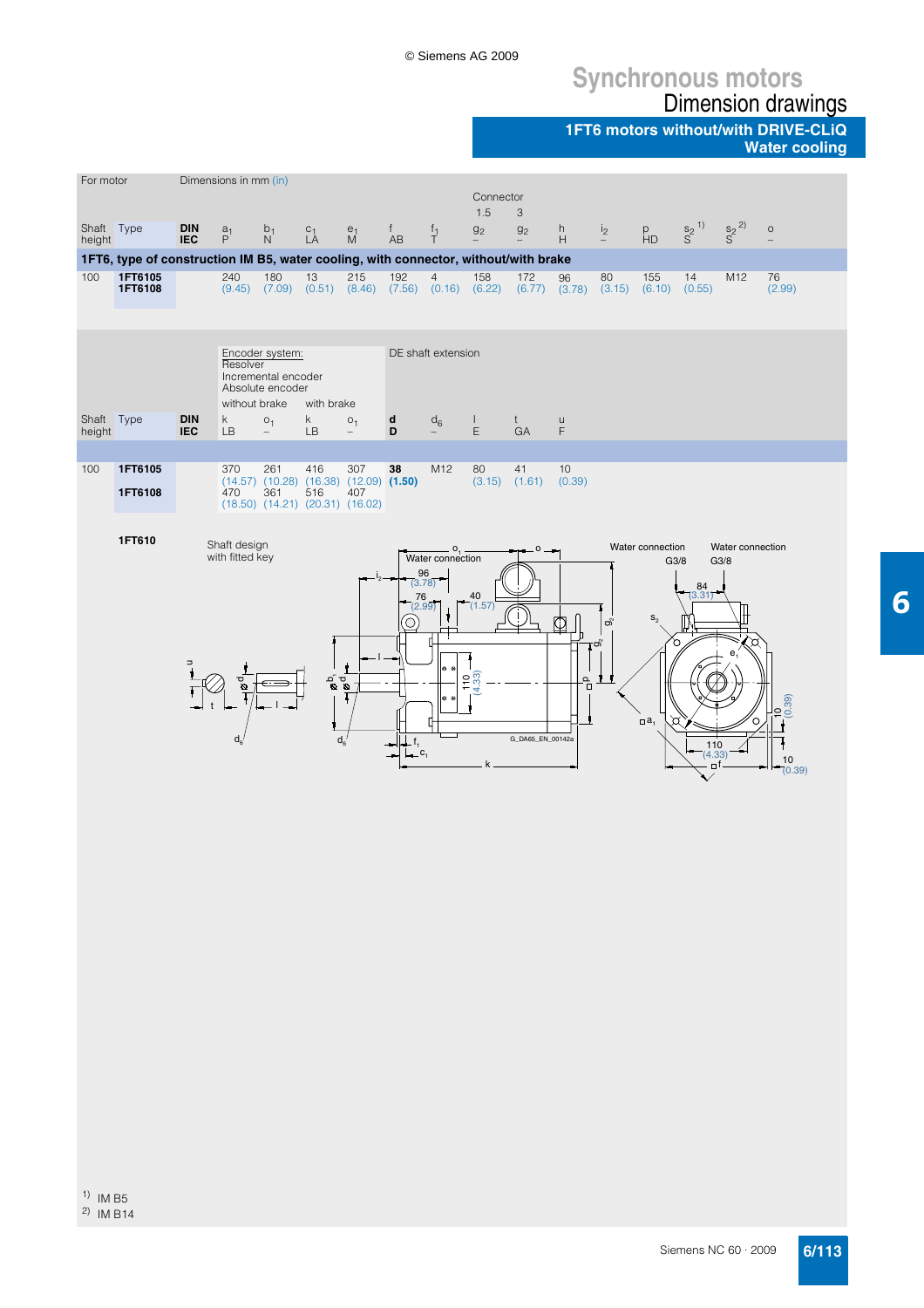© Siemens AG 2009

**1FT6 motors without/with DRIVE-CLiQ Water cooling**